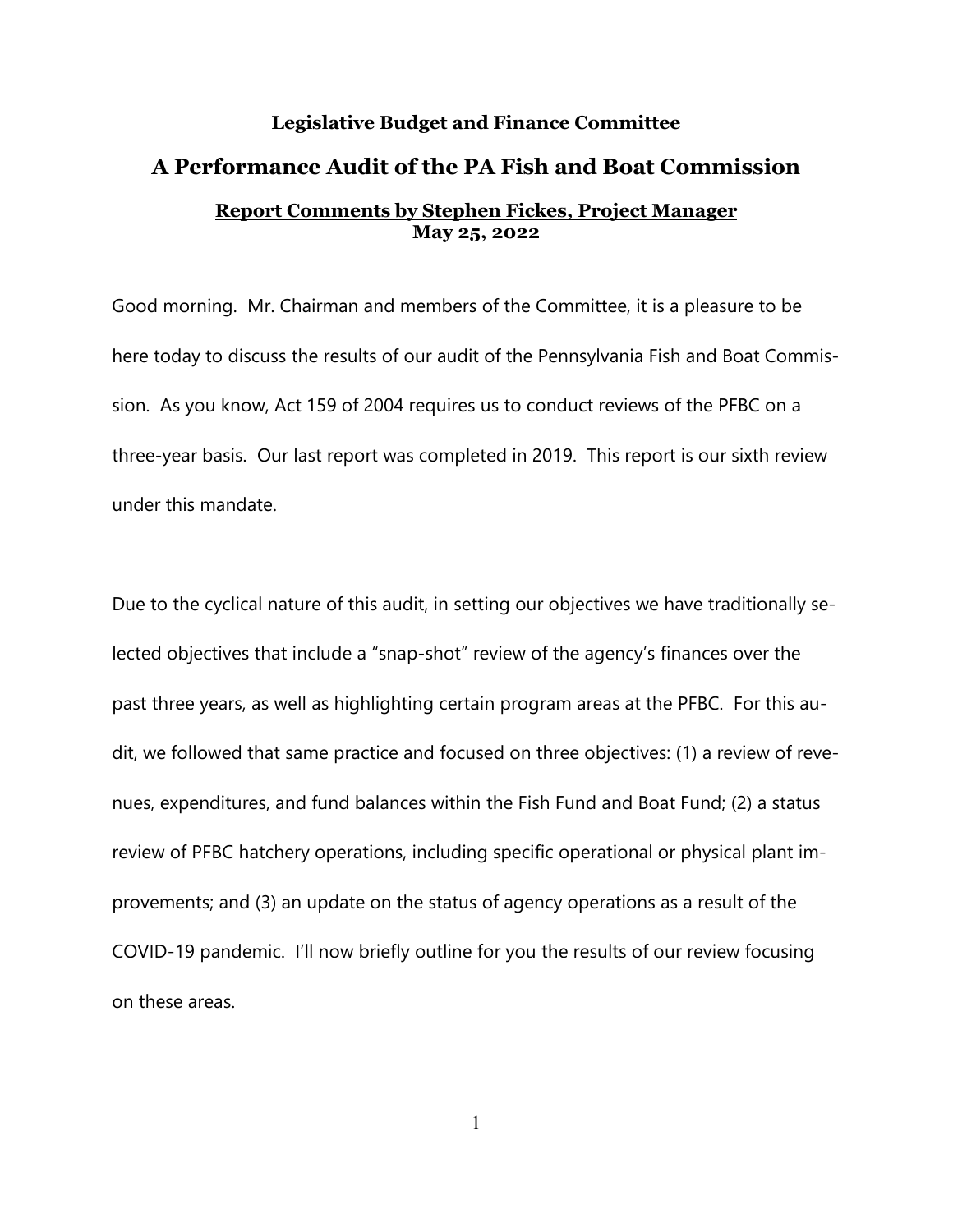With respect to the PFBC's financial condition, there are two special funds, each with specific statutory purposes, that sustain PFBC operations. These two funds - the Fish Fund – which supports activities related to angling opportunities, and the Boat Fund – which supports recreational boating opportunities – had a combined total reserve of \$154.3 million as of June 30, 2021. For comparative purposes, at the time of our last audit in 2019, the combined reserve balances were \$109.3 million. As such, the PFBC grew its reserve fund balances by 41 percent over three years. This notable effort was driven by two primary factors: (1) a reduction in spending through the PFBC's previous "spending reallocation plan," which required the agency to spend no more than it received in revenue; and (2) an unintended consequence of the pandemic, which saw a resurgence in interest in outdoor activity, specifically angling and boating. In turn, this resurgence drove fishing license sales – the primary revenue generator for the Fish Fund – to increase by 19 percent; and boating-related revenue drivers to increase by 25 percent, respectively. Going forward, the PFBC plans to spend down these reserve fund balances and hold reserve fund balances to 70 percent of the previous year's revenues.

I mentioned that the two PFBC special funds – the Fish Fund and the Boat Fund – are statutorily separated and can only be used for specific purposes. However, with a few exceptions, the PFBC's expenses are not entirely all fishing-related or all boating-related. As such, the agency must use "cost splits" to assign a certain portion of each expense as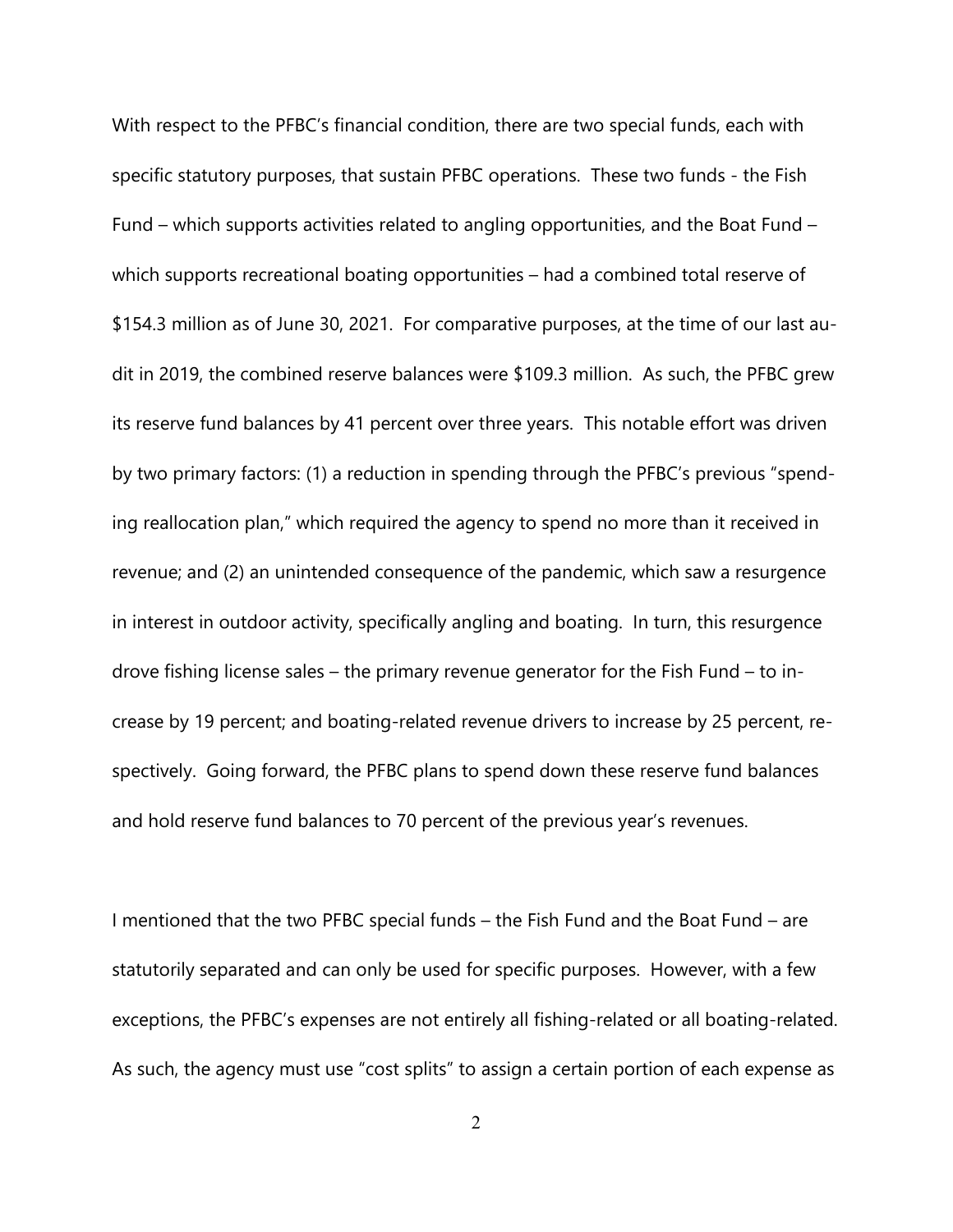either Fish Fund-related, or Boat Fund-related. Since 1994, the PFBC used a cost algorithm to split each dual-purpose expense between the funds. In previous reports, we have recommended the PFBC update these cost splits to ensure they are reflective of the agency's current time and effort. The agency updated these costs splits during this review, and some costs, such as law enforcement, have shifted more toward the Boat Fund. This cost differential is supported by the increased fines and penalties that were deposited into the Boat Fund over the past three years, as well as the agency's own internal analysis.

While we were pleased that this cost analysis was undertaken, we also think there may be an opportunity for further cost/benefit analysis. For example, we question whether two separate and distinct special funds are still necessary. In 2017, the PFBC estimated that between \$50,000 to \$80,000 is spent in additional coding to meet this split-purpose requirement. When viewed from this perspective, these added fees are inefficient and unnecessary. Conversely, despite the added transactional costs, having two special funds can provide more accountability to the PFBC's stakeholder groups. From this perspective, the added fees are a necessary cost to ensure greater accountability to the PFBC's overall mission. We believe there could be administrative efficiencies for the commonwealth and the PFBC in administering one combined Fish and Boat Fund; however, we also believe a full cost/benefit analysis, which includes perspectives from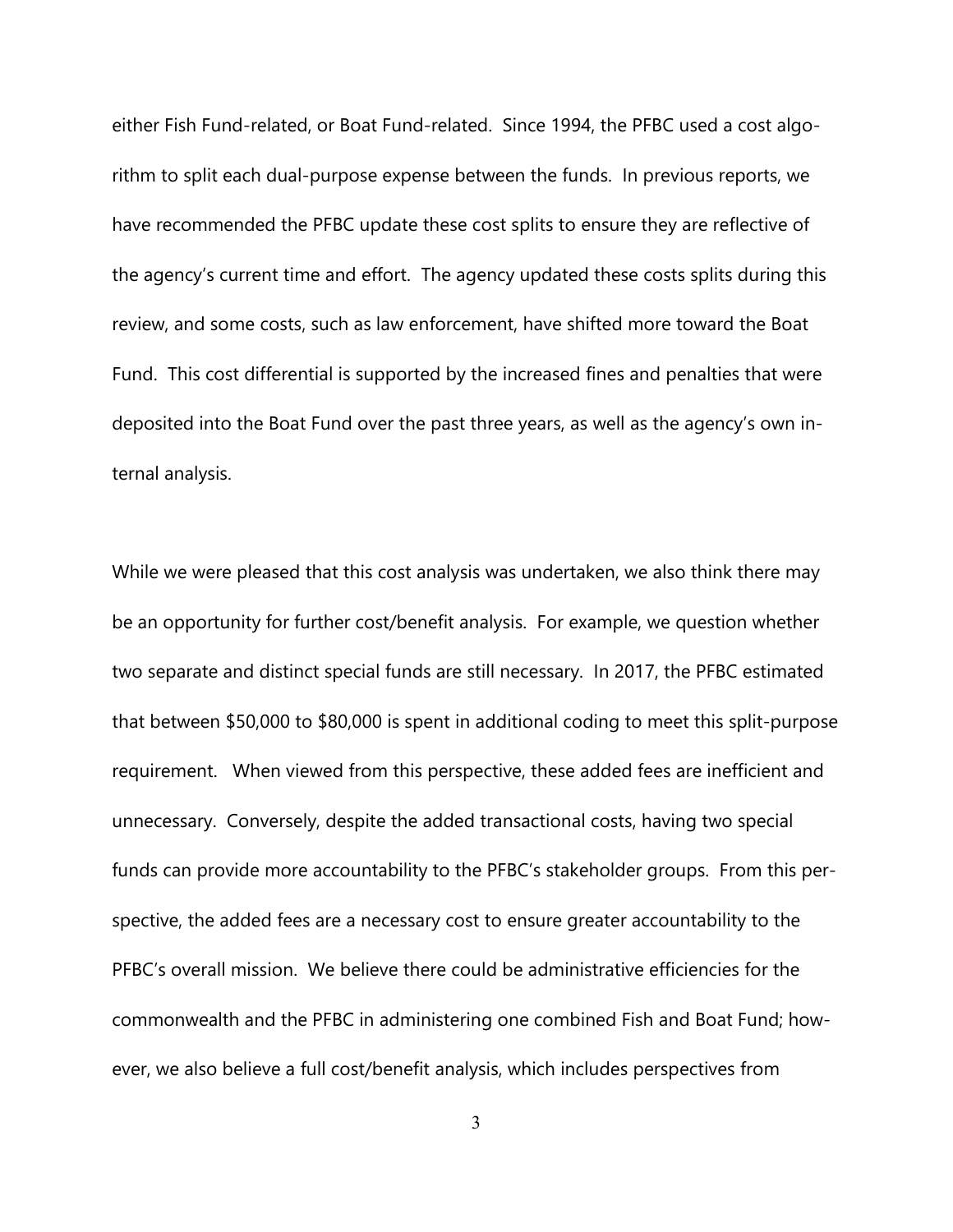stakeholder groups, should be obtained before merging the funds. Unfortunately, this type of cost/benefit analysis was outside the scope of this review, but we suggest the General Assembly consider directing the LBFC to further study the issue and make recommendations on whether these funds should be combined.

In our second objective, a review of the PBFC's hatcheries, one of the more significant aspects of the PFBC's mission is the propagation of fish for angling opportunities, as well as restoring fish populations in Pennsylvania waterways. The PFBC meets this mission through the Bureau of Hatcheries (BOH) and its 13 state fish hatcheries. From a physical plant perspective, several of the state hatcheries are old and in need of significant improvements, some of which have been deferred for several years. These improvements are necessary to ensure that the PFBC can remain current with effluent discharge requirements. Working with the Department of General Services (DGS), the PFBC has developed an infrastructure improvement plan for these facilities. These improvements are mainly included in the proposed FY 2021-22 capital budget act and are estimated to cost \$78.9 million, which would be paid from reserves held in the Fish Fund and capital budget authorizations. We reviewed the improvements planned at the facilities and found that of the 242 total projects planned, 152 are associated with production-related improvements. These improvements are also important from an economic development standpoint. Research has shown that recreational fishing can aid state and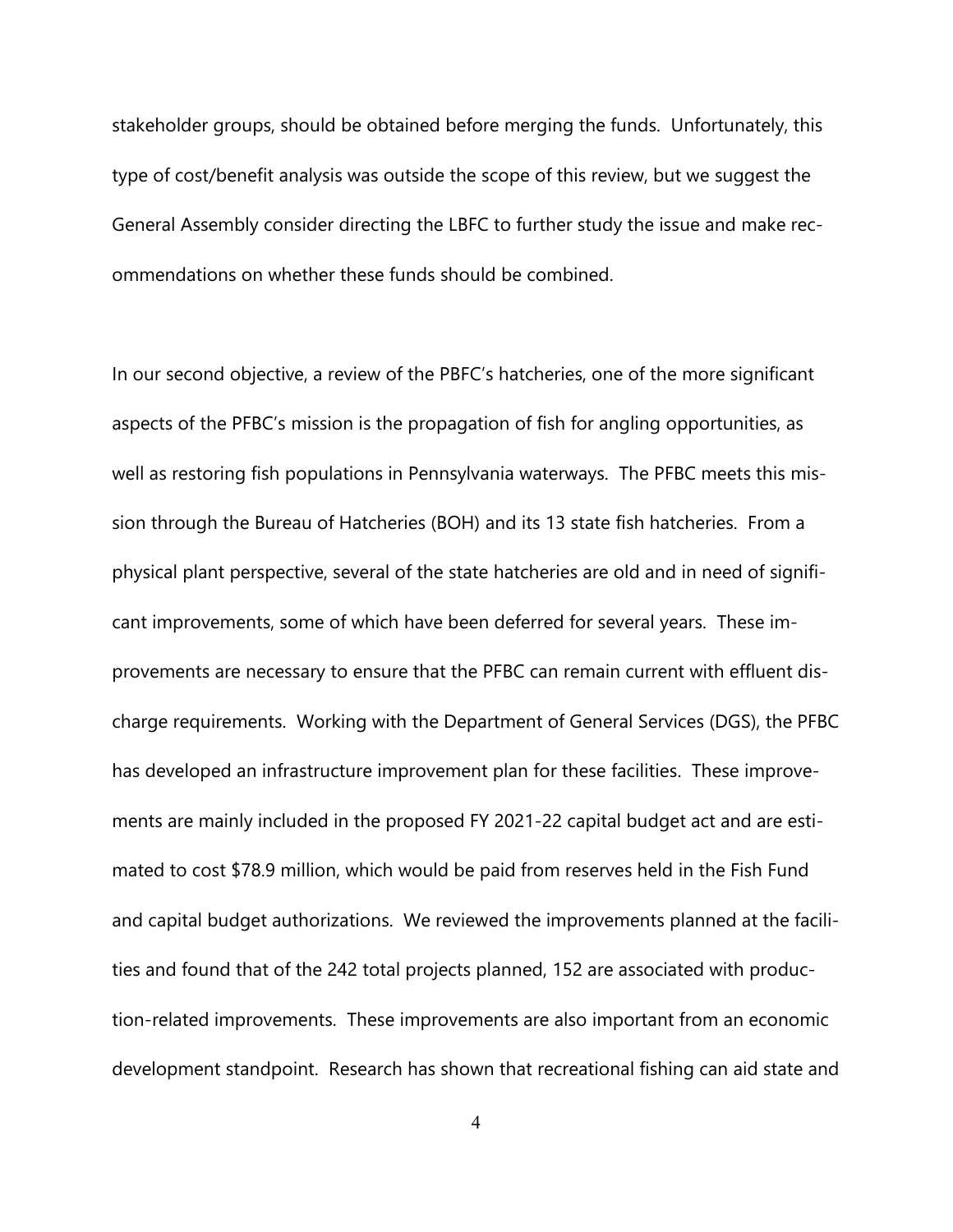local economies. In fact, recent research funded by the US Fish and Wildlife Service found that as much as \$895.7 million in economic multiplier effects can be attributed to sportfishing in Pennsylvania. Further, hatchery improvements can lead to increased construction jobs in many of the rural areas of the state where the hatcheries are located. For these reasons, we believe the proposed hatchery improvements are a wise investment of resources from the Fish Fund and will further support the agency's mission for future generations.

Finally, in our third objective we reviewed the impact of COVID-19 on the agency's operations. We approached this objective from two perspectives: first, we looked at the impacts on service delivery, which include stocking fish, opening day changes, and other public outreach efforts. The second perspective we reviewed was that of organizational changes, and more specifically, the quantitative staffing impacts upon the agency from the pandemic.

We found that as the COVID-19 pandemic struck, the PFBC quickly pivoted to meet its mission. For example, the PFBC moved employees who could not telework by nature of their job responsibilities into support positions of aiding trout stocking efforts. Further, the PFBC moved the opening day of trout season to an unannounced and unexpected date in the middle of the week across the state. This action effectively spread-out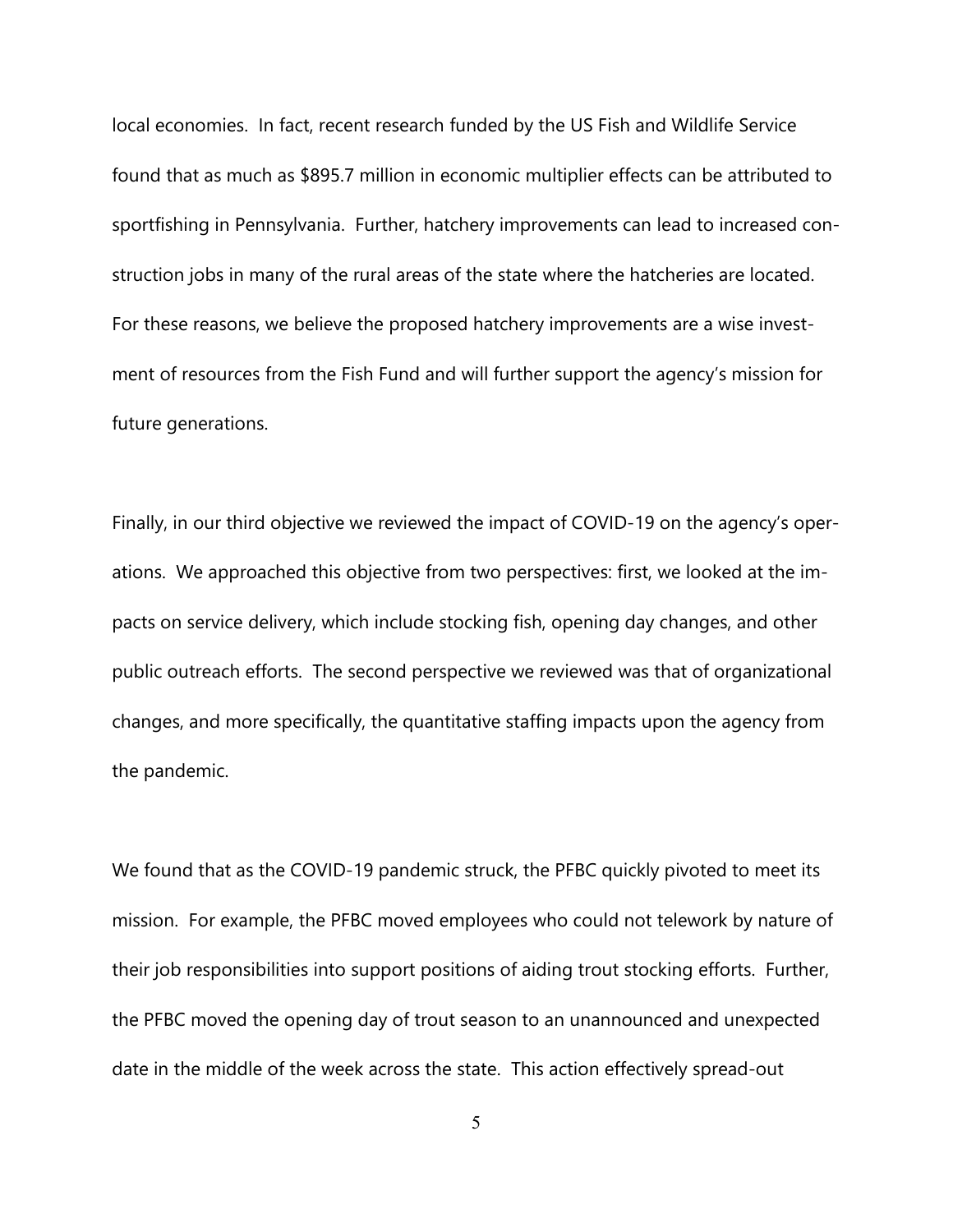participants for opening day and helped to ensure that, in high-risk areas of the state, opening day was not compromised by the pandemic. The single opening day of trout season proved to be popular with anglers, and the PFBC has since announced it will keep a statewide opening for trout season. Other service delivery changes included changing certain display requirements for registrations and licenses, and changing how outreach efforts, such as the PFBC's popular Trout in the Classroom program are delivered.

In terms of organizational impacts at the PFBC, we reviewed two significant policy changes. The first was a shift to telework. Like many agencies and large corporations, a paradigm shift occurred with more employees working from home in telework scenarios. The PFBC has completed an extensive review of its workforce and approximately 74 job classifications are currently teleworking, which equates to 38 percent of the staff. We reviewed the PFBC's telework agreement it has with employees and found it to be a well-constructed document that protects both employee and management interests.

The second organizational area we reviewed pertained to vaccination incentives, which were announced by the Governor in 2021. Although the PFBC is an independent agency, the PFBC followed these policy initiatives, and offered employees first one day of administrative leave, and then a subsequent five days of a new type of leave, called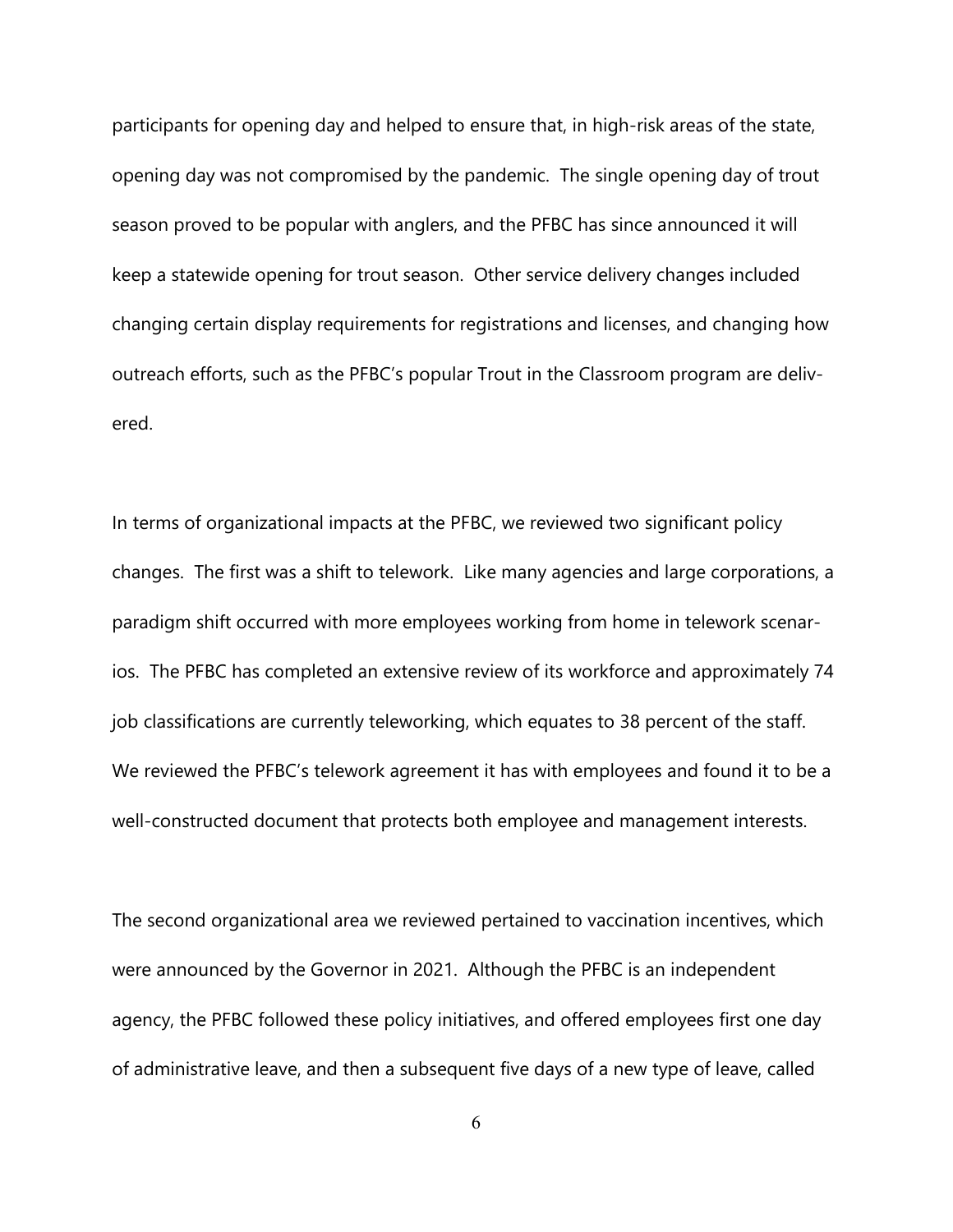verification leave. This latter type of leave was intended to increase vaccination rates, but at the PFBC it was unsuccessful as the number of employees who participated decreased. For example, on June 30, 2021, the PFBC had a total filled complement of 370 positions. Approximately 5 weeks later, on August 10, 2021, the Governor announced a vaccination leave incentive that grants one day of administrative leave to employees vaccinated by October 1, 2021. At the PFBC, of the potentially 370 eligible employees, 304 employees, or 82 percent, participated in the program and received the one day of leave as of October 1, 2021. One month later, on November 1, 2021, the Governor announced a new incentive to encourage vaccination that would award five days of paid "verification leave" to all employees vaccinated by December 31, 2021 -- including those who previously received the one-day vaccination incentive. By most accounts, this was a generous incentive as the leave would be paid to the employee, if not used. As such, we expected the number of participants to increase, but upon reviewing the data, we found that participation rates actually decreased. Specifically, for this second vaccination incentive, 287 employees—17 less than the initial 304 who participated in the first program— participated in the verification leave incentive. Some of this decrease might be explained by job transfers and retirements between June 30 and December 31, but regardless, because the program did not result in increased vaccinations, and will cost the agency between \$215,000 and \$327,000 in extra leave payments for employees who were already vaccinated, we found the program to be unsuccessful.

7